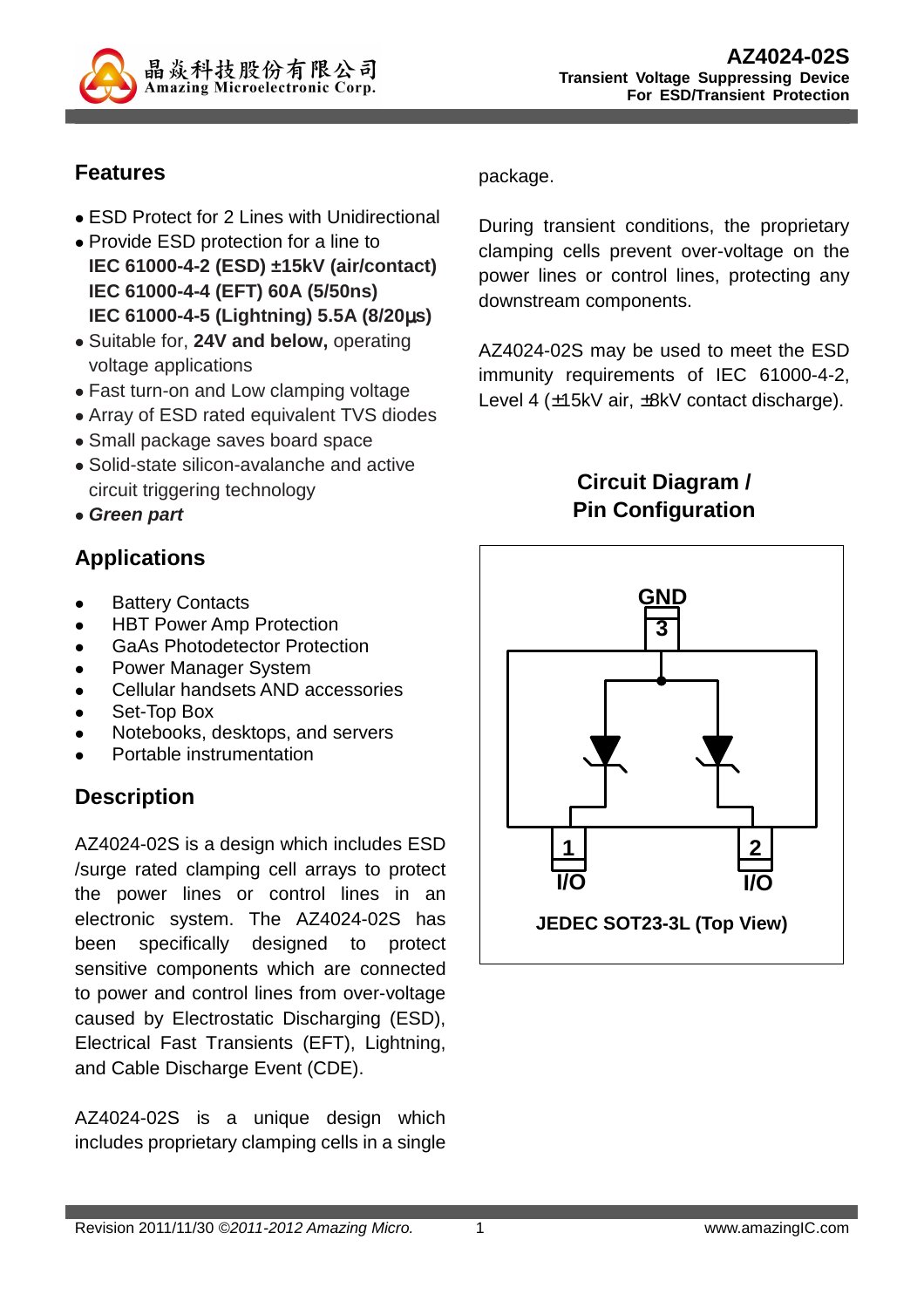

### **SPECIFICATIONS**

| <b>ABSOLUTE MAXIMUM RATINGS</b>                       |                             |                 |              |  |
|-------------------------------------------------------|-----------------------------|-----------------|--------------|--|
| <b>PARAMETER</b>                                      | <b>PARAMETER</b>            | <b>RATING</b>   | <b>UNITS</b> |  |
| Peak Pulse Current ( $tp = 8/20$ us)                  | <b>I</b> pp                 | 5.5             | A            |  |
| Operating Supply Voltage (pin-1, -2 to pin-3)         | $\mathsf{V}_{\mathsf{DC}}$  | 24              |              |  |
| pin-1,-2 to pin-3 ESD per IEC 61000-4-2 (Air/Contact) | V <sub>ESD</sub>            | ±15             | kV           |  |
| <b>Lead Soldering Temperature</b>                     | $\mathsf{T}_{\mathsf{SOL}}$ | 260 (10 sec.)   | $^{\circ}C$  |  |
| <b>Operating Temperature</b>                          | $T_{OP}$                    | $-55$ to $+125$ | $\rm ^{o}C$  |  |
| Storage Temperature                                   | $\mathsf{T}_{\text{STO}}$   | $-55$ to $+150$ |              |  |

| <b>ELECTRICAL CHARACTERISTICS</b> |                           |                                                                          |             |            |            |              |
|-----------------------------------|---------------------------|--------------------------------------------------------------------------|-------------|------------|------------|--------------|
| <b>PARAMETER</b>                  | <b>SYMBOL</b>             | <b>CONDITIONS</b>                                                        | <b>MINI</b> | <b>TYP</b> | <b>MAX</b> | <b>UNITS</b> |
| <b>Reverse Stand-Off</b>          |                           | pin-1-to-pin-3, or pin-2-to-pin-3,                                       |             |            |            | $\vee$       |
| Voltage                           | <b>V</b> <sub>RWM</sub>   | $T = 25$ °C                                                              |             |            | 24         |              |
| Reverse Leakage                   |                           | $V_{RWM} = 24V$ , T=25 °C,                                               |             |            | 1          |              |
| Current                           | $I_{\text{Leak}}$         | pin-1-to-pin-3, or pin-2-to-pin-3                                        |             |            |            | μA           |
| Reverse                           |                           | $I_{\text{BV}} = 1 \text{mA}, T = 25 \text{ °C}, \text{pin-1-to-pin-3},$ |             |            |            |              |
| <b>Breakdown</b>                  | $V_{BV}$                  | or pin-2-to-pin-3                                                        | 26.7        |            |            | $\vee$       |
| Voltage                           |                           |                                                                          |             |            |            |              |
|                                   | $V_F$                     | $I_F = 15 \text{mA}$ , T=25 °C, pin-3 to pin-1                           | 0.6<br>0.8  |            | 1          | $\vee$       |
| <b>Forward Voltage</b>            |                           | or pin-3 to pin-2                                                        |             |            |            |              |
| <b>ESD Clamping</b>               | $V_{ESD\_clamp}$          | IEC 61000-4-2 +6kV, T=25 °C,                                             | 43.5        |            |            | $\vee$       |
| Voltage                           |                           | Contact mode, pin-1 (or pin-2) to pin-3                                  |             |            |            |              |
| <b>ESD Dynamic</b>                |                           | IEC 61000-4-2 0~+6kV, T=25 °C,                                           |             |            |            |              |
| Turn-on                           | $R_{\text{dynamic}}$      | Contact mode, pin-1 (or pin-2) to pin-3                                  |             | 0.85       |            | Ω            |
| Resistance                        |                           |                                                                          |             |            |            |              |
| <b>Surge Clamping</b>             |                           | $1pp = 5A$ , tp = 8/20us, T = 25 °C,                                     |             | 35         | 40         | $\vee$       |
| Voltage                           | V <sub>surge</sub> _clamp | pin-1 (or pin-2) to pin3                                                 |             |            |            |              |
| Channel Input                     |                           | $V_R$ = 0V, f = 1MHz, T=25 °C,                                           |             |            | 25         |              |
| Capacitance                       | $C_{\text{IN}}$           | pin-1-to-pin-3, or pin-2-to-pin-3                                        |             | 20         |            | рF           |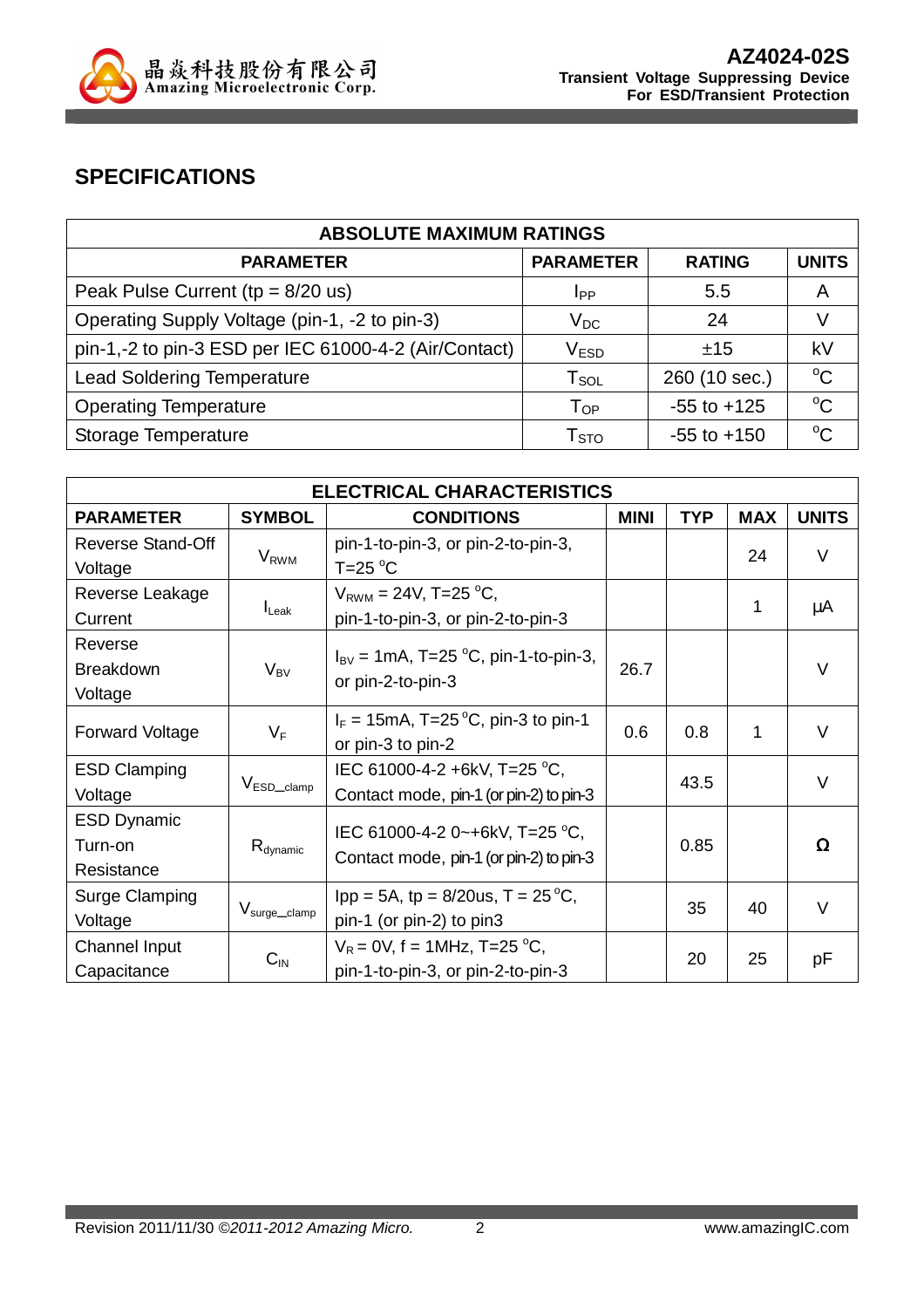

### **Typical Characteristics**







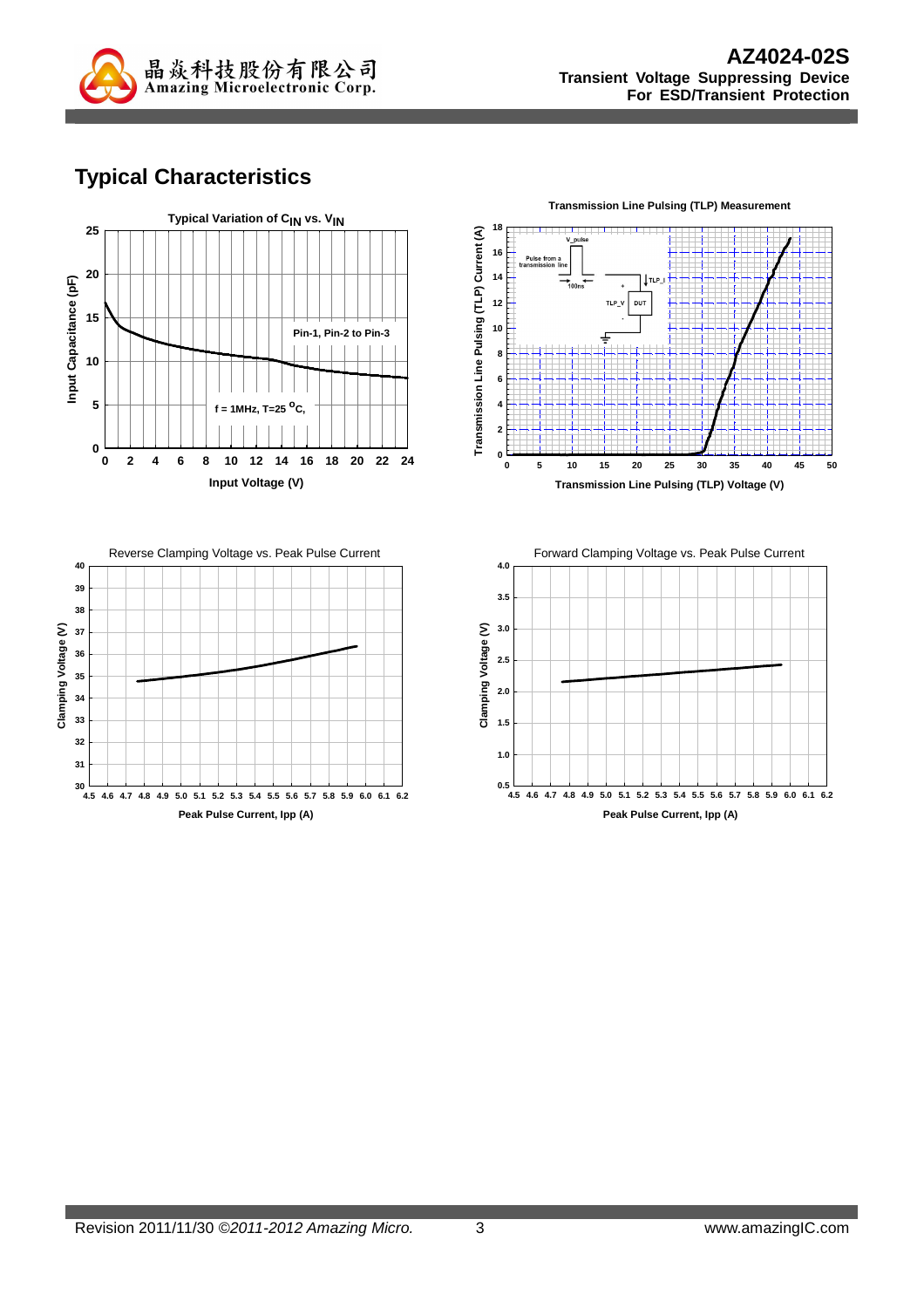

### **Applications Information**

The AZ4024-02S is designed to protect two lines against System ESD/EFT/CDE pulses by clamping them to an acceptable reference.

The usage of the AZ4024-02S is shown in Fig. 1. Protected lines, such as data lines, control lines, or power lines, are connected at pin 1 and 2. The pin 3 should be connected directly to a ground plane on the board. All path lengths connected to the pins of AZ4024-02S should be kept as short as possible to minimize parasitic inductance in the board traces.

In order to obtain enough suppression of ESD induced transient, good circuit board is critical. Thus, the following guidelines are recommended:

- Minimize the path length between the protected lines and the AZ4024-02S.
- Place the AZ4024-02S near the input terminals or connectors to restrict transient coupling.
- The ESD current return path to ground should be kept as short as possible.
- Use ground planes whenever possible.
- NEVER route critical signals near board edges and near the lines which the ESD transient easily injects to.



**Fig. 1**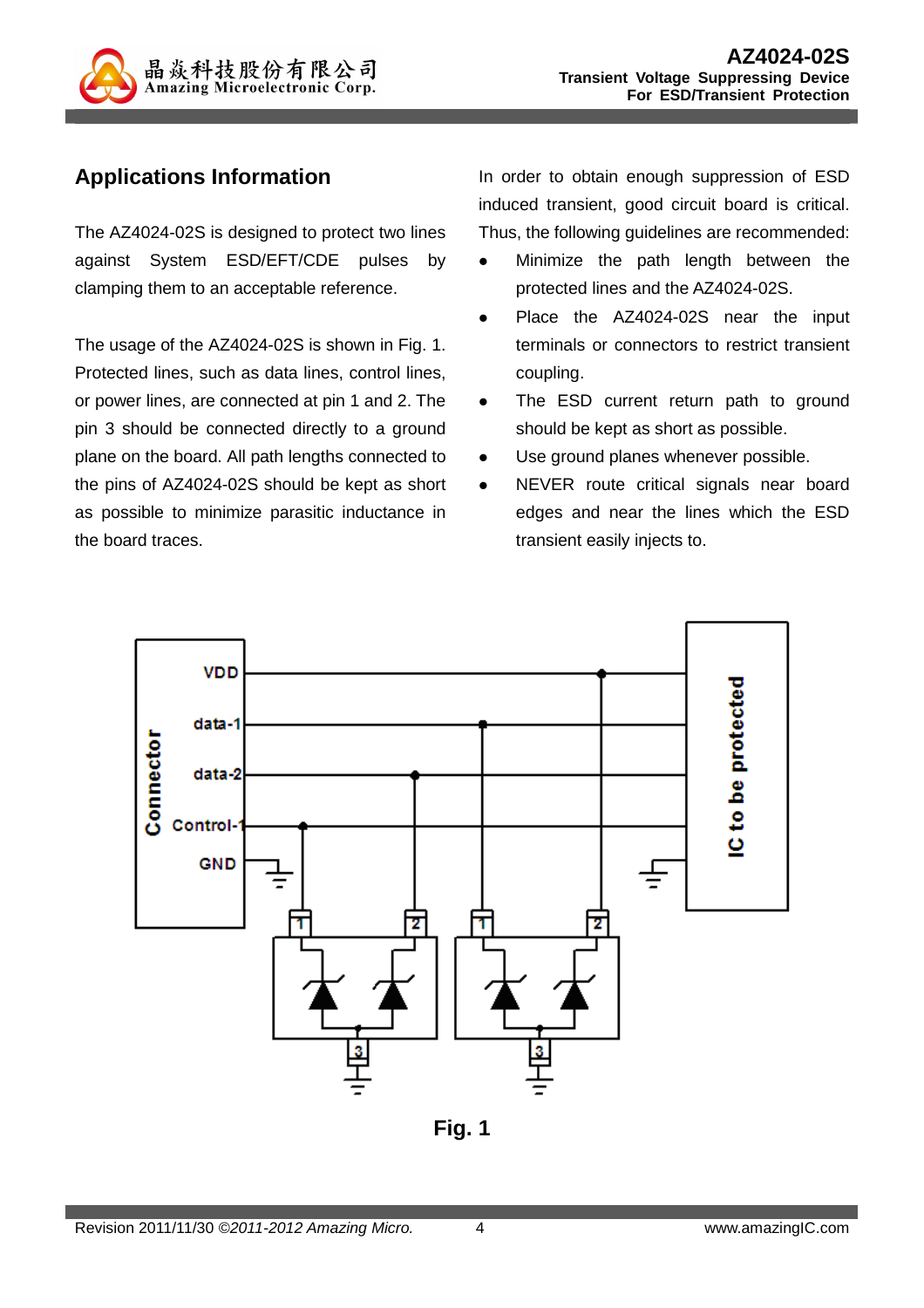

Fig. 2 shows another simplified example of using AZ4024-02S to protect the control lines, low speed data lines, and power lines from ESD transient stress.



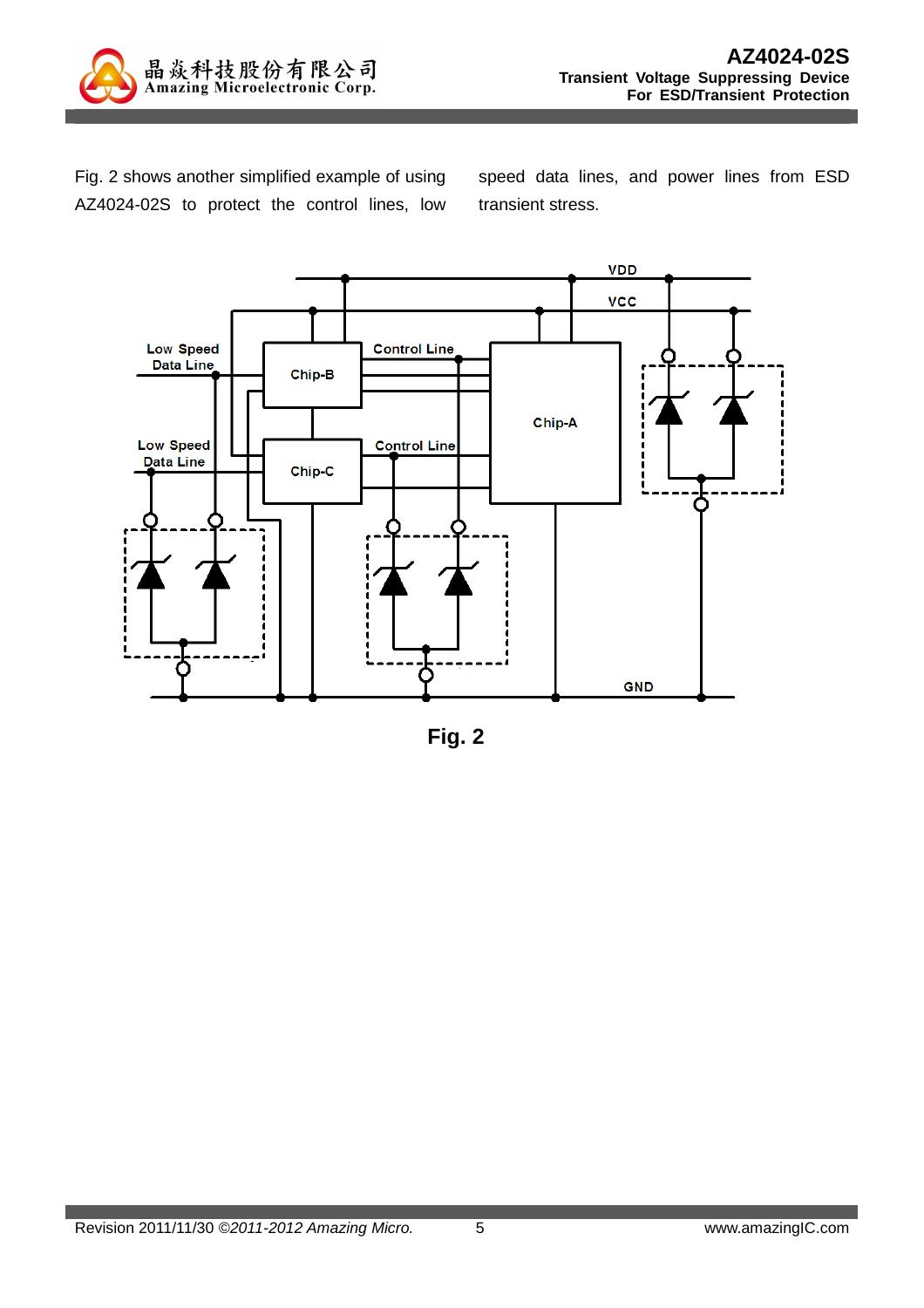

#### **Mechanical Details**



#### PACKAGE DIMENSIONS

| Symbol |           | <b>Dimensions In Millimeters</b> | Dimensions In Inches |       |  |
|--------|-----------|----------------------------------|----------------------|-------|--|
|        | Min       | Max                              | Min                  | Max   |  |
| Α      | 0.900     | 1.150                            | 0.035                | 0.045 |  |
| A1     | 0.000     | 0.100                            | 0.000                | 0.004 |  |
| A2     | 0.900     | 1.050                            | 0.035                | 0.041 |  |
| b      | 0.300     | 0.500                            | 0.012                | 0.020 |  |
| с      | 0.080     | 0.150                            | 0.003                | 0.006 |  |
| D      | 2.800     | 3.000                            | 0.110                | 0.118 |  |
| E      | 1.200     | 1.400                            | 0.047                | 0.055 |  |
| E1     | 2.250     | 2.550                            | 0.089                | 0.100 |  |
| e      | 0.950 TYP |                                  | 0.037 TYP            |       |  |
| e1     | 1.800     | 2.000                            | 0.071                | 0.079 |  |
|        | 0.550 REF |                                  | 0.022 REF            |       |  |
| l 1    | 0.300     | 0.500                            | 0.012                | 0.020 |  |
| θ      | О°        | 8°                               | О°                   | 6°    |  |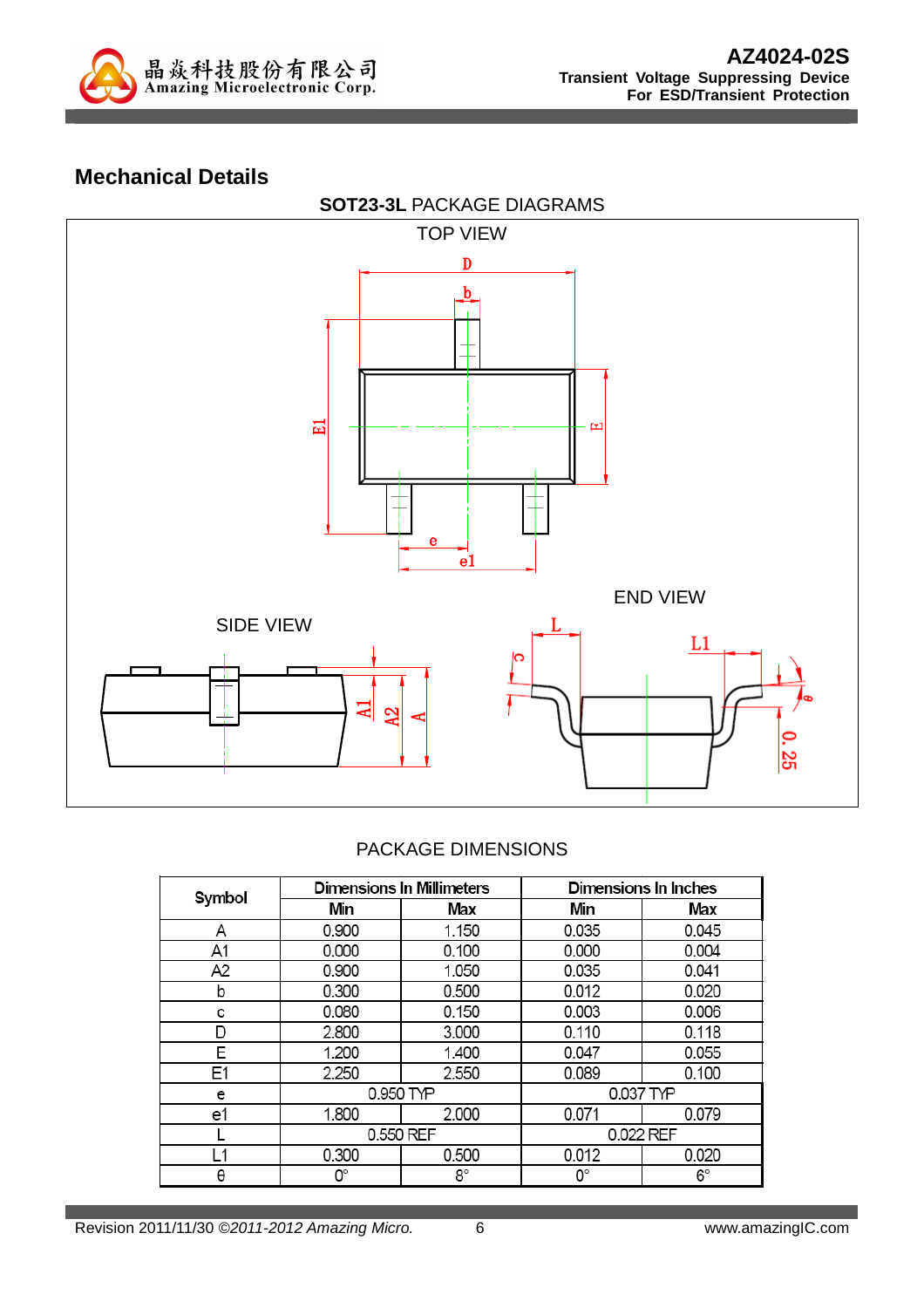

# **LAND LAYOUT**



Notes:

This LAND LAYOUT is for reference purposes only. Please consult your manufacturing partners to ensure your company's PCB design guidelines are met.

#### **MARKING CODE**



403 = Device Code  $X = Date Code$ Y = Control Code

| Part Number                      | <b>Marking Code</b> |
|----------------------------------|---------------------|
| AZ4024-02S<br>(Green part)       | 403XY               |
| AZ4024-02S<br>(Engineering part) | EE104               |

#### **Ordering Information**

| PN#            | Material | Type | Reel size | MOQ/internal box      | MOQ/carton          |
|----------------|----------|------|-----------|-----------------------|---------------------|
| AZ4024-02S.R7G | freen    | T/R  | 1nch      | 4 reel= $12,000/b$ ox | 6 box=72,000/carton |